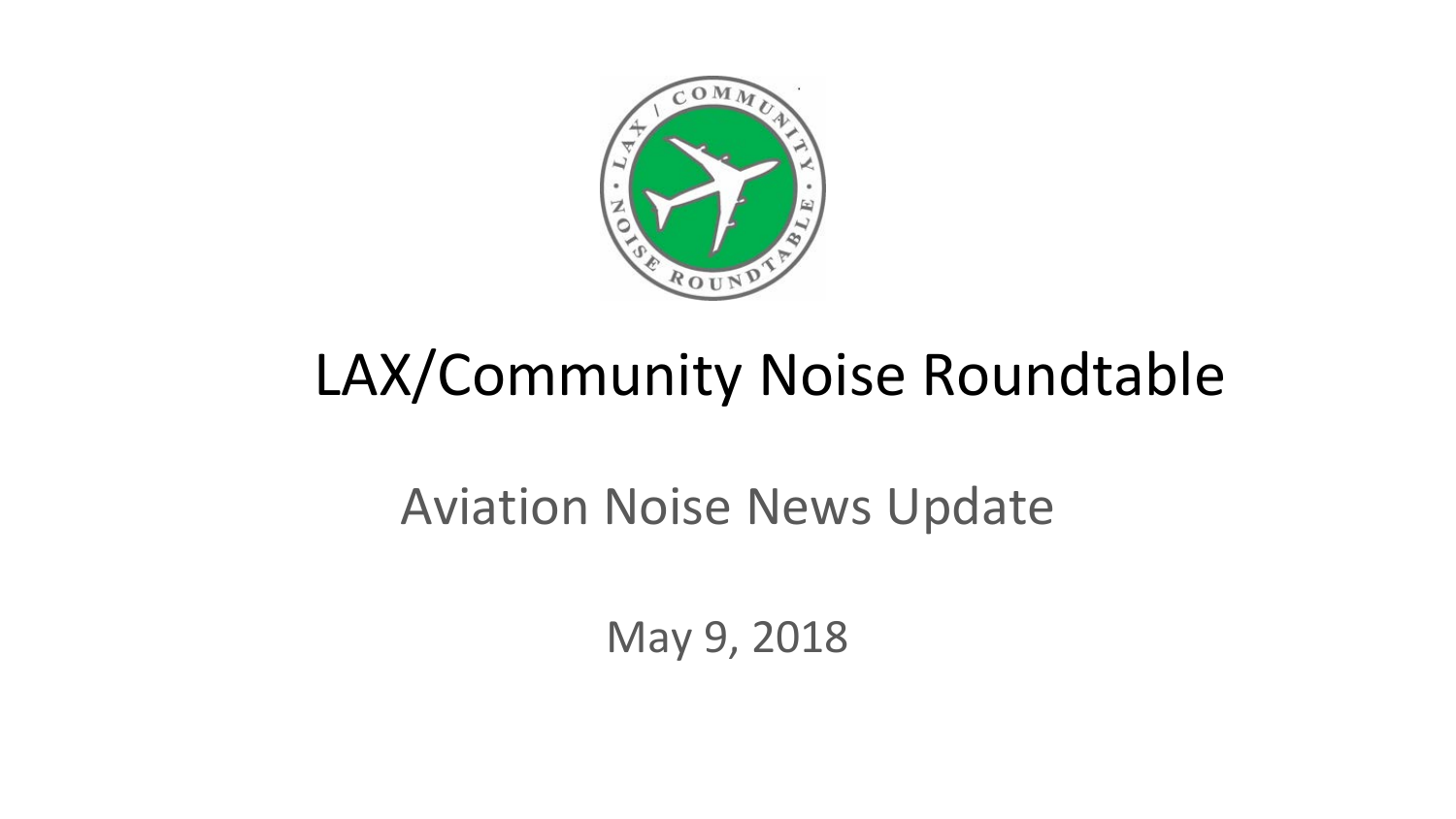On April 27, 2018, the United States House of Representatives passed H.R. 4; the FAA Reauthorization Act of 2018

- The Act authorizes FAA spending over a five-year period on a wide range of operational, planning, and research efforts including efforts related to aircraft noise control and land use compatibility
- The Act is unusual for an FAA reauthorization bill in that it contains at least ten noise-related amendments, most of which were proposed by the House Quiet Skies Caucus. Three noiserelated amendments did not make it into the approved bill\*
- The Senate version of the bill is on hold and may not move forward until after the midterm elections in the fall
- Both versions of the bill must be passed, reconciled by the Conference Committee, and signed by the President prior to becoming law
- \*A brief review of the noise-related amendments is on the May 9, 2018 LAX Roundtable Agenda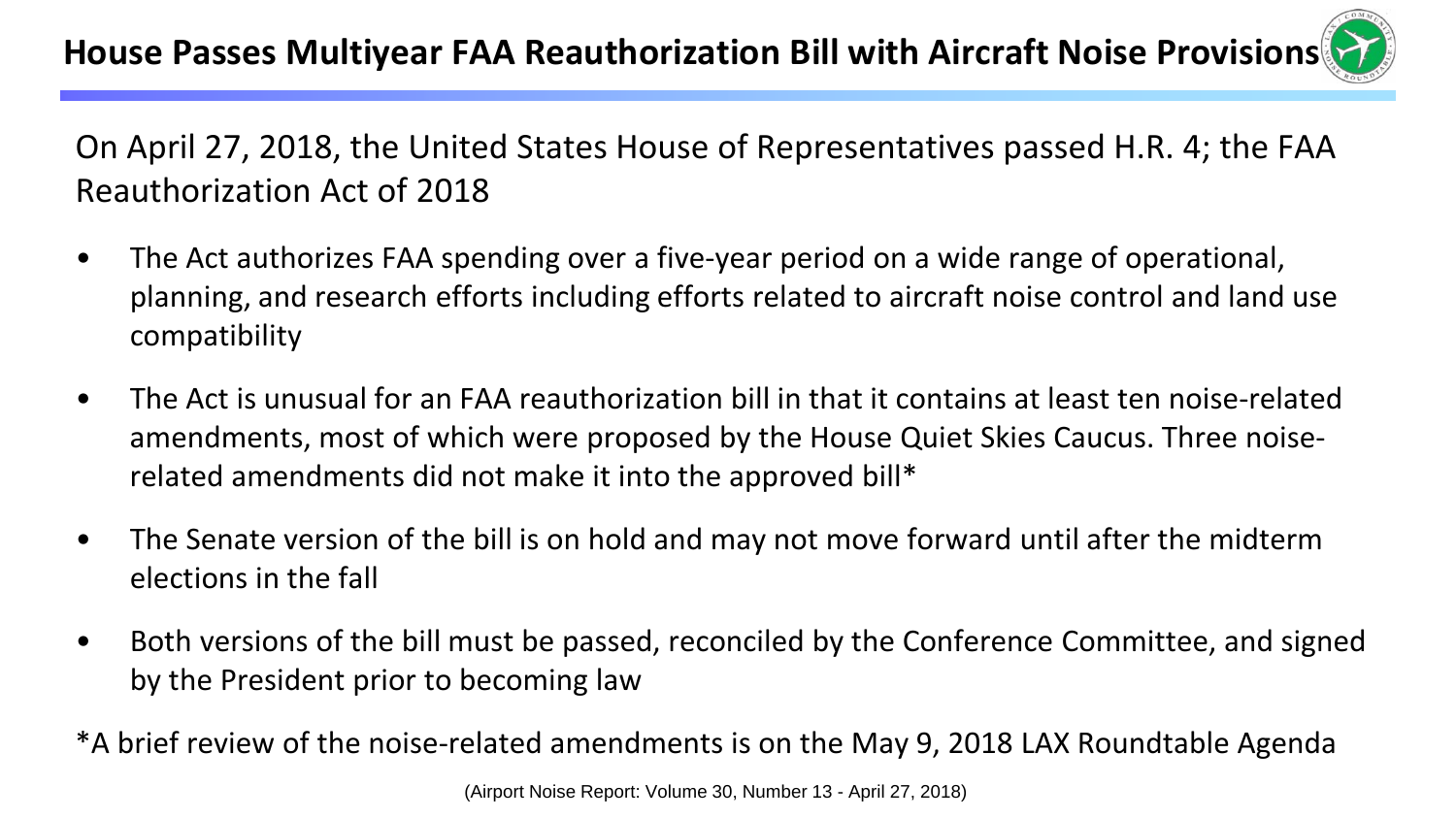

On March 29, 2018, as a result of a court order, the FAA began utilizing most of the flight paths that were in place at Phoenix Sky Harbor International Airport prior to September 2014 when new RNAV procedures were implemented without public notice

- Departure flight tracks to the north and west are nearly identical to the Pre-RNAV flight tracks
- Departure flight tracks to the southwest will remain unchanged until May 24th when the FAA expects to resolve environmental concerns related to the National Historic Preservation Act
- FAA will develop new departure flight paths to the west after the old flight paths have been restored by utilizing public feedback collected through a community outreach process

(https://www.azcentral.com/story/news/local/phoenix/2018/03/28/most-phoenix-sky-harbor-flight-paths-return-old-routes-thursday/467805002/)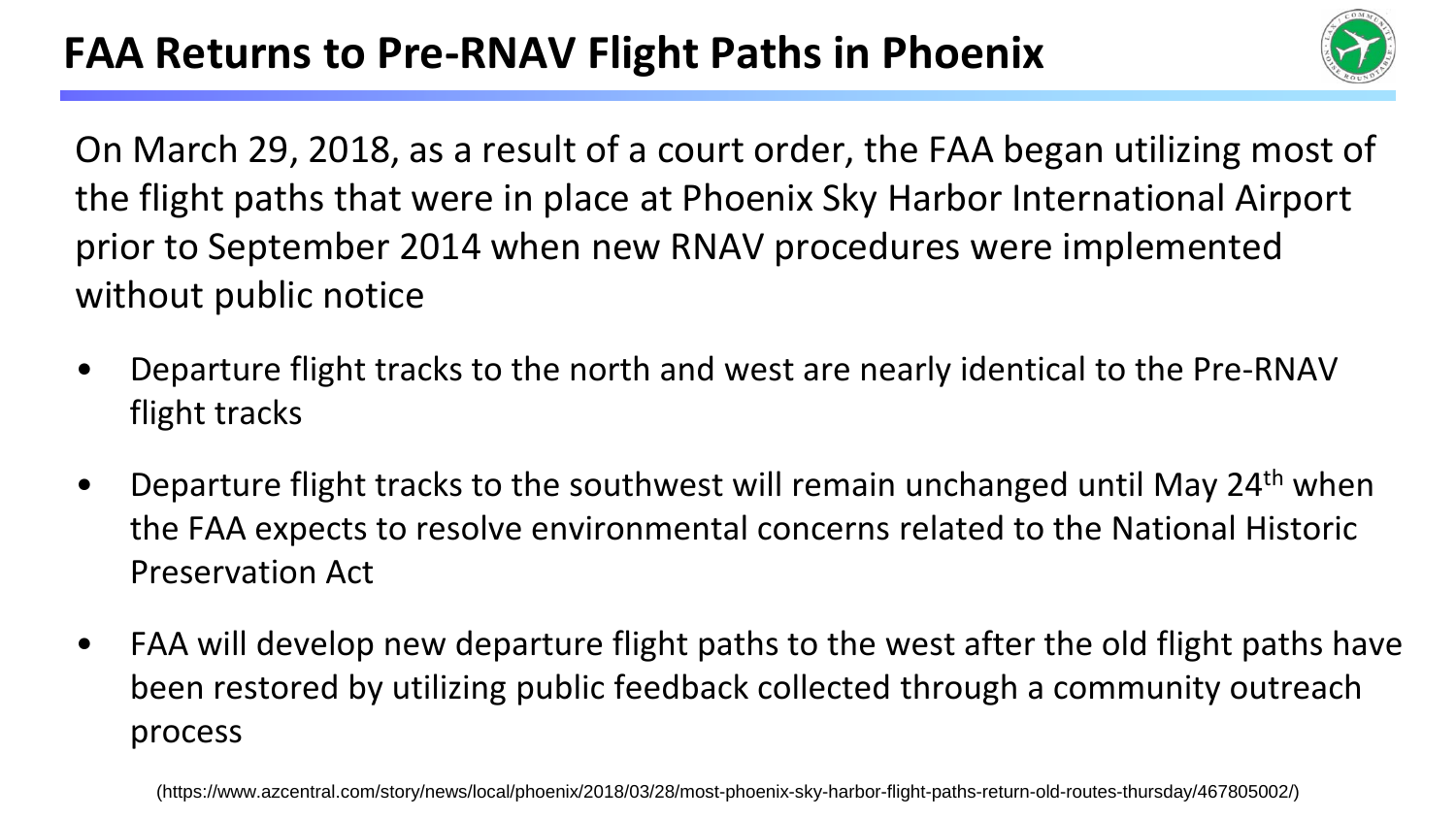## United Airlines Takes Delivery of B737 MAX 9



On April 22, 2018, United Airlines took delivery of the first of ten B737 MAX 9 aircraft; which United expects to integrate into its route system by the end of 2018

- United Airlines stated that the 737 MAX 9 is quieter, flies farther on less fuel, and reduces CO2 emissions "...significantly compared with older generation aircraft."
- Beginning on June 29th the 737 MAX 9 will operate on two daily flights between United's hub at Houston's George Bush International Airport and LAX
- United indicated that it, ". . .has given the MAX a new livery, similar to its fuel-efficient Boeing Dreamliner aircraft, so that employees and customers can easily recognize the plane and its superior fuel efficiency."



Photo Credit: United Airlines

(https://www.atn.aero/#/article.html?id=67645)

(http://newsroom.united.com/2018-02-19-MAXimum-Comfort-MAXimum-Efficiency-United-Airlines-to-Start-Boeing-737-MAX-9-Service)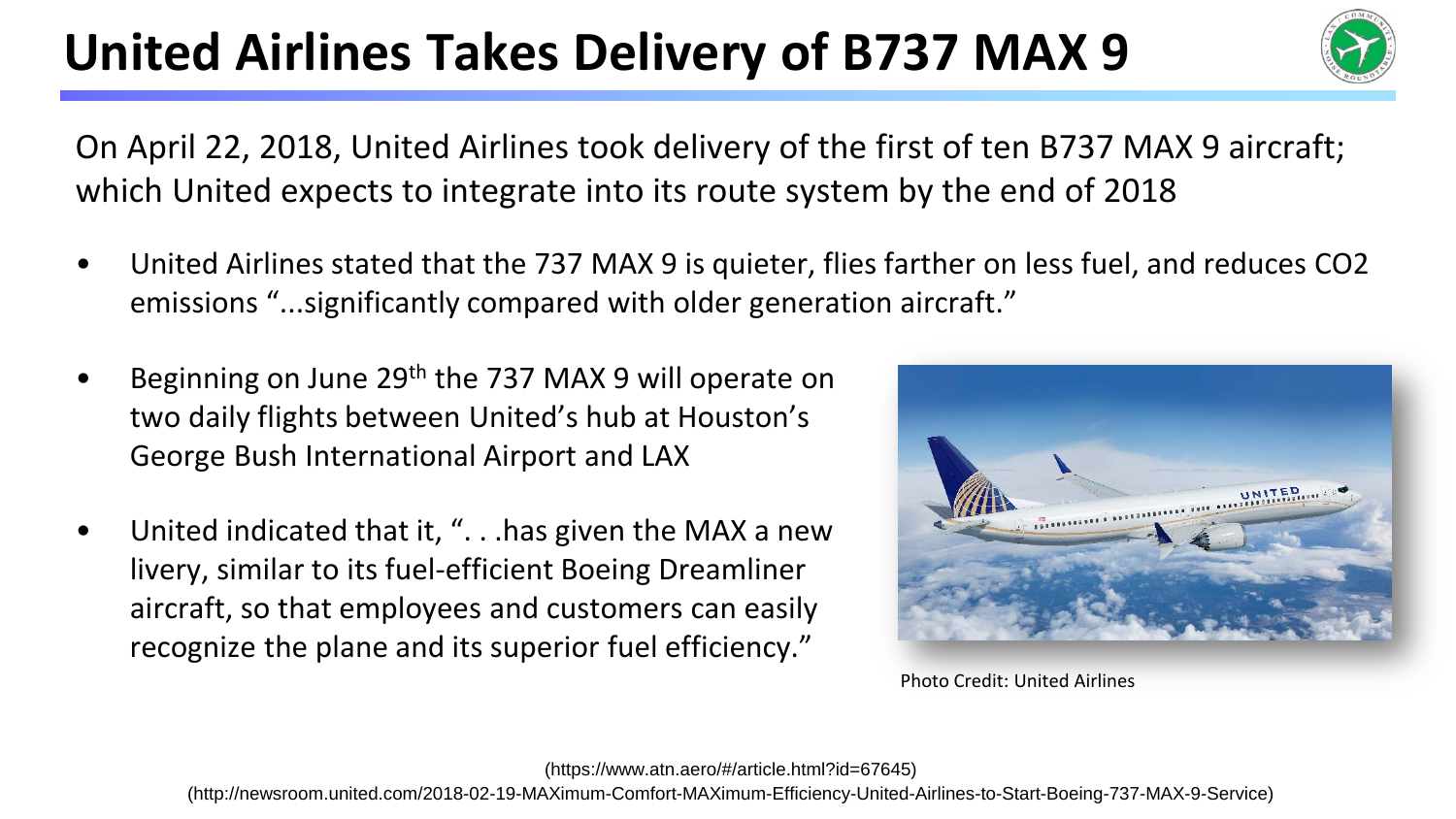### **Electric Airplanes Debut in California's Central Valley**



In the first of its kind program in the nation, four new all-electric airplanes debuted at Fresno Chandler Executive Airport on April 17, 2018

- The zero-emission and low-noise Pipistrel Alpha Electro Trainer will reduce the cost of flight training by as much as 70 percent, helping to address the nation's current commercial pilot shortage
- Charging stations for the aircraft are being established at Chandler, Mendota, and Reedley municipal airports providing student pilots with the ability to conduct training at all three airports
- The program is co-sponsored by Reedley College and CALSTART, a state agency that "works with the business and public sectors to implement clean, efficient transportation solutions."
- Ivo Boscarol, General Manager of Pipistrel Aircraft noted that, "Being able to conduct training on smaller airfields closer to towns with zero CO2 emissions and minimum noise is also a game changer!"



Photo Credit: Fresno Bee

(http://www.fresnobee.com/news/local/article209168169.html) (https://www.pipistrel.si/plane/alpha-electro/overview)